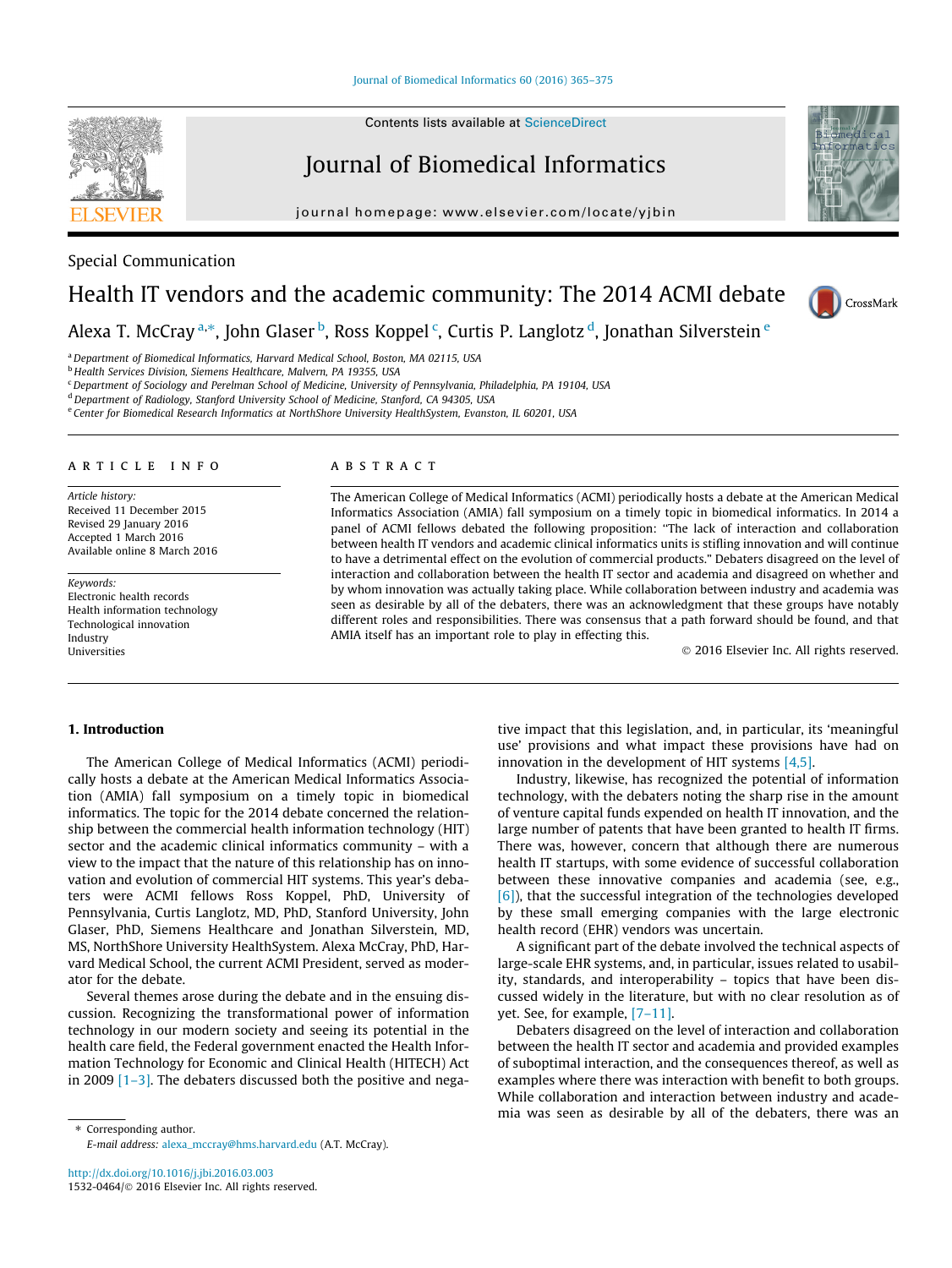acknowledgment that these groups have notably different responsibilities, incentives, and roles.

These different roles have an impact on whether and what types of collaboration are possible. Vendors are working in a rapidly evolving industry and are subject to governmental regulations that require modifications to their systems according to a specified timeline. The debaters noted that this has led to some short-term thinking, with little attention paid to the longer-term vision for well-functioning, interoperable systems that are designed according to recognized and community developed standards. Academics are researchers with the attendant pressures of publishing, teaching, and seeking grants. In addition, while informatics researchers have built EHRs for entire hospital systems, many are now faced with using commercially designed systems that leave little room for the innovation that has characterized the field.

Given these different roles and incentives, there are, nonetheless, approaches that can be taken for bridging these communities. Related fields where collaborations between academia and industry have been successful may provide valuable insights and new models for moving forward. For example, vendors might, as they have done in other fields, provide fellowships and grants to academics to develop new ideas that will lead to the improvement of health care IT systems. Vendors should now also be in a better position to open up their software architectures for innovative development by others, and they should do so. Academics, for their part, can ensure that the students who graduate from their programs have the training and background to engage across the vendor and academic communities. Academics should leverage their leadership roles in professional societies to influence the development of transparent and standards-based systems, and they should take advantage of their society meetings and other forums to foster open dialog among all segments of the Health IT community. Concrete steps in this direction have already been taken by AMIA, which regularly brings members of each of the communities together at conferences and in other venues. AMIA task forces, comprising members of both sectors, as well as members of the Federal government, have recently published white papers on the status and future of electronic health record systems [\[12,13\].](#page-9-0)

There was consensus that we need a path forward, in spite of the challenges in doing so, and that the tensions between the academic informatics community and the commercial sector must be put behind us. There is great opportunity for the two communities to learn from each other and to find new and effective ways of working together.

In the following, while we have edited the debate transcript for clarity and added references where appropriate, we have attempted to maintain the informal, conversational, and lively style of the discussion.

#### 2. Introductory remarks

Dr. McCray: I will be your host this morning for our ACMI debate. As is customary for all ACMI debates, this year's debate treats a timely topic in informatics, namely, the interaction or lack thereof between health IT vendors and the academic community. The proposition for the debate is:

Resolved: The lack of interaction and collaboration between health IT vendors and academic clinical informatics units is stifling innovation and will continue to have a detrimental effect on the evolution of commercial products.

Our debaters will be Ross Koppel of the Department of Sociology and Perelman School of Medicine at the University of Pennsylvania and Curtis Langlotz of the Department of Radiology at the Stanford University Medical Center. They will be speaking for the resolution. John Glaser of the Health Services Division of Siemens Healthcare and Jonathan Silverstein of the Center for Biomedical Research Informatics at NorthShore University HealthSystem will be speaking against the resolution.

In the tradition of debating practices, the debaters will take strong opposing positions in order to stimulate discussion. There will be ample time for audience questions and comments, and at the conclusion of the session, I will ask you to vote for or against the resolution with a show of hands.

#### 3. Statement in support of the proposition

Dr. Koppel (RK): In terms of history it's very clear that academics were intimately involved in the development of HIT and EHRs [\[14\]](#page-9-0). So, we're not going to debate that part. However, in terms of the current focus on innovation, it is pretty clear that if vendors have been benefitting from academics, then as a lifelong academic I am profoundly disappointed with my own profession because there's very little innovation that I see out there. If our contribution has been seminal, then I should pick another job. If the vendors have not been listening to us, then shame on them and shame on us because we academics should have done a better job of explaining what it is we think could be better, and they should have perhaps been listening to us.

Let's take a look at some specific examples. I was one of the only academics who briefed the JASON task force. (JASON is a think tank commissioned by the ONC to address problems with EHRs and lack of interoperability.) This is not the joint task force with ONC, but the actual JASON folk out in California, and I know the report that they wrote  $[15]$ . Look at what happened when the task force, which was composed of mainly vendors and some ONC regulators and academics met. They gutted the JASON report, which called for data standards and interoperability, and they accepted the part that said we need workarounds, which are APIs. APIs, as most of you know, are ''application programming interfaces," sets of requirements that govern how one application can talk with another. In our case of EHR data, APIs might reconfigure how data are listed in one EHR so that they can be transferred correctly into another EHR. Alas, APIs are not all created equal, and many EHRs have remarkably arbitrary ways of recording and displaying data. Thus, relying on APIs – instead of just requiring clear data standards – is often an act of faith. In fact, ONCs solution was to use APIs and a limited number of variables to be placed in a C-CDA (Consolidated-Clinical Document Architecture) that would allow transfer of EHR information. However, a recent study by John D'Amore and colleagues on C-CDA's [\[16\]](#page-10-0) examined some ninetyone different types of C-CDAs from scores of EHRs. And what did the authors find? They found that there were six hundred and fifteen transfer errors in the C-CDAs. C-CDAs are a workaround required by the lack of interoperability and the lack of accepted data standards. So even that workaround failed repeatedly. And by the way, look at the number of vendors who came to John D'Amore and his colleagues at Harvard. Some vendors were involved in the work with him at first, but the number of vendors who came and said help us improve our C-CDAs was zero. Zero vendors came to John to seek help with their C-CCDAs.

The key point here is that, once again, the industry was offered academics' insights but they ignored the hard parts and went for the easy parts that kept their IP intact.

Speaking of vendors and openness, as you know, there's the nondisclosure clause in vendor contracts. I have in my bag the report to the FDA, funded by the FDA, written by my colleagues at Harvard and me and some others at other universities. The study involved four or five different EHR vendors, involving six worldclass institutions – Penn, Harvard, Montefiore, New York and the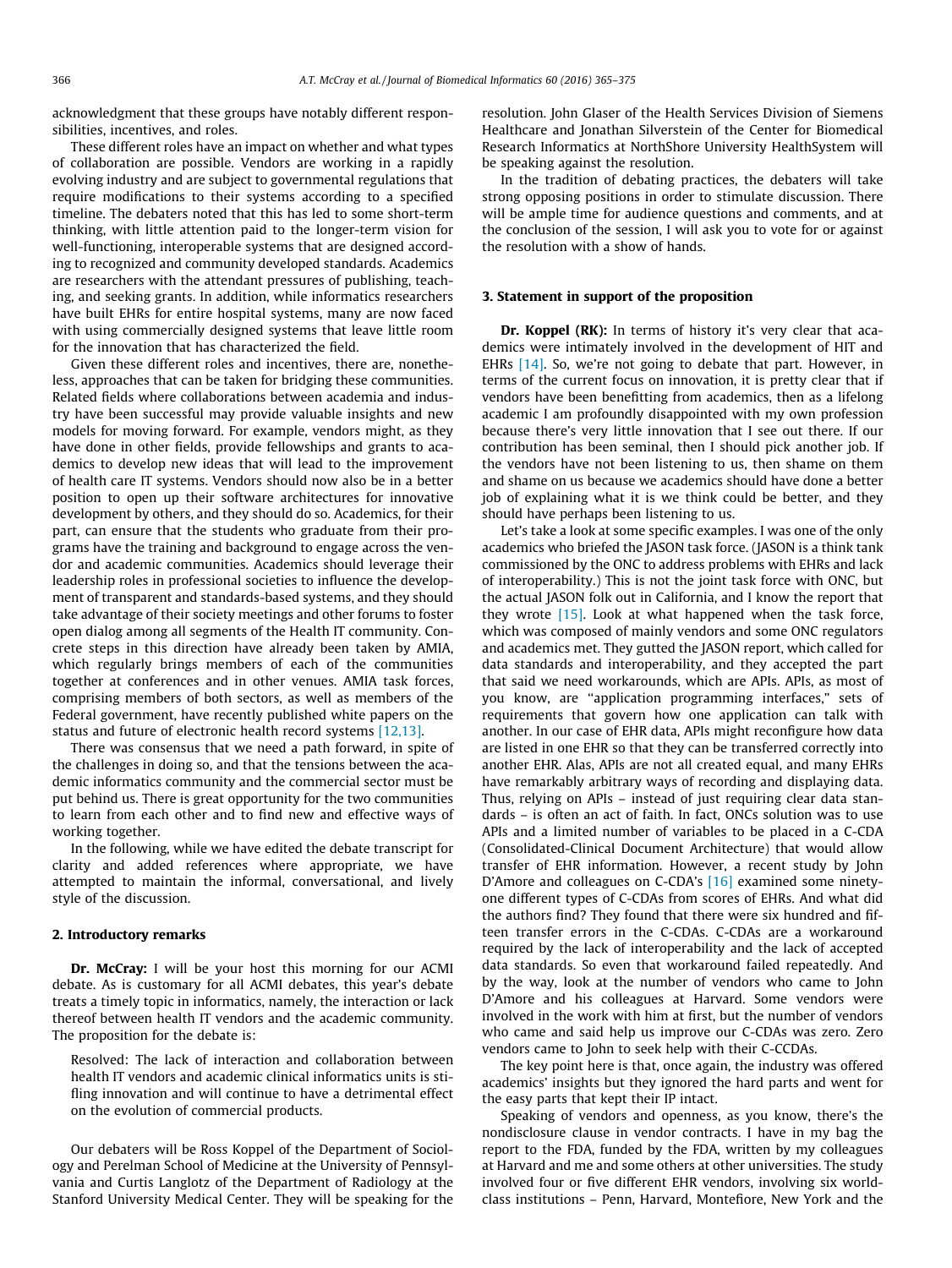like – in which we looked at the role of EHRs and CPOE screens in reducing medication prescribing errors. We came up with fiftynine or so powerful innovations that should be adopted by industry. Guess who will see this report? No one. That's because it has screenshots, and the vendors do not want to allow anyone to see screenshots. What kind of joint innovation is going to happen when the results of research paid for by the FDA are not allowed to be seen by anyone?

Then there are features that people have been calling for forever. For example, what do neonatologists want from the vendors? They want a couple of decimal places when rounding up for dosages. Because what is a trivial difference for a two-hundred pound man, for a .6 kg baby is the difference between life and death. Have they gotten them? With struggle, and sometimes they still don't have them. We kill babies because of this. Also, there's a study out now that shows that when you have a photograph of the patient it can reduce patient errors up to 24% in children's hospitals and up to 40% in adult hospitals [\[17\].](#page-10-0) We have been asking for photos on every page of the EHR. We still don't have it.

I have a lot more to say, but let me just end with a few comments. The vendors and the enthusiasts out of true belief in the power and value of HIT sought to create meaningful use (MU). It was something that was on the books for twenty or thirty years. MU is not a new idea to the vendors and to people who wanted EHRs. Remember that the vendors created MU, and they cannot now claim that MU is the barrier to innovation. It is sort of like Henry Ford saying he can't get around town because there's so much car traffic. This is a creation of the vendors because they genuinely thought it would help safety, and we all believe in that, but also because it, of course, had tremendous sales value.

#### 4. Rebuttal to Dr. Koppel's statement

Dr. Silverstein (JS): Let me first say a few words about this notion of APIs as workarounds. This is a notion very near and dear to my heart. I have been spending a lot of time working on scalability and interaction amongst large and different types of systems and organizations and the way that we're enabling interoperability as a community and worldwide in modern times. And so to say that we need to take an interoperability approach that is specifically designed like building a bridge rather than one that is highly flexible and allows innovation in multiple places I think is just wrongheaded. This notion that the JASON task force didn't listen seems to me to have two problems in your argument, Ross. One is that you mentioned you were there. It seems to me that shows evidence of interaction and collaboration and the opportunity to innovate together. And, second, it seems right to me that there is a lot of listening and heading towards service oriented architectures as the platforms for innovation in this field.

Regarding these questions: are the vendors listening or not, and are we interacting or not? The academic world and the commercial world have different roles. I do not think it is shame on us for doing academic work, and I don't think it is shame on the vendors for doing commercial work. If the commercial activities are adopting things from robust work in this field done by many of all of you for the last thirty years, that is terrific. If academics want to get involved in that and profit from it, they ought to do that, but at some point they may have to switch back and forth from academics to industry as some here have done. So, in the robust debating tradition, I will call you elitist for saying that vendors should come to us to ask us how to improve things. You described many vendors and academics working together to reduce prescribing errors. I think that is terrific. That's a time when the vendors can come to us academics.

In response to the statement that you made about the FDA report and how can there be joint innovation when you can't share the results of a report that has screen shots, I would say, in terms of moving things forward, all we can do is hope that the vendors will use that information to improve their product. This is a problem that cannot be entirely solved as long as there is IP. The IP has to be protected. If the vendors see IP as screenshots, one can't avoid that. It is great that they've been willing to engage despite that.

#### 5. Statement in opposition to the proposition

Dr. Glaser (JG): I want to take two pieces of the resolution and zero in on them. The first is the term 'stifling innovation'. Is that happening in this industry? Jon and I actually believe innovation is accelerating, and let me give you some examples and some data that would, I presume, support that argument. If you look at venture capital money that went into HIT, you will see that venture capital money is funding innovation, small startup companies, etc. Data provided by Brian Edwards, StartUp Health Fellow [\[18\],](#page-10-0) showed that in the year 2006, \$200 million was invested by venture capital companies broadly. Just running down the years, in 2010, it was \$1.1 billion in 142 deals, and these are infusions of money and/or second infusions of money. In 2011, it was \$1.6 billion in 242 deals. In 2012, it was \$2.2 billion in 447 deals, and in 2013 it was \$2.8 billion in 580 deals, and so far in the first half of calendar year 2014 about \$3.3 billion is going in, and there were 248 deals as of that moment. So there is this rapid and dramatic uptake of money going to fund smart startup ideas that will challenge the incumbents, advance the cause, and advance innovation. Venture capital money tends to go to companies that are far enough along. They've got product. They may actually have some customers. They've got a good start, but these companies still need money.

Then there is a segment called, "I've got an idea, and I need help just to get out the door here," and there you look at the incubators. That's one of the roles of the incubators. For example, Rock Health has got 50 companies, or startup companies. Blueprint Health has 100; Dream IT 127; Startup Health 76; and there are many other incubators, such as Health Box and Health Wildcatters [\[18\].](#page-10-0) There's been an extraordinary increase in the last five, let alone ten years of incubators and hundreds of people with great ideas. In fact, it looks like about 20% of all the VCs and startups actually come out of the academic community. They either have academic ties to an institution or are in the informatics community.

If you also say, what about the incumbents, the big guys, the Epics, the Cerners and the Siemens, etc.? We will look at patents as a bellwether of innovation. You combine the patents of Siemens, Microsoft, Cerner, McKesson, Optum, Epic, and Allscripts. You take those organizations, you bundle them together. In the last five years, they've been granted 526 patents across all of those organizations. So what about all the time leading up to those five years ago? If you go back to 2009 and the decades that preceded this, there was a grand total of 150. So, we've gone from 150 over a couple of decades to 526 over the last couple of years and 707 that are in process, or being applied for  $[19]$ . If you take as signs of innovation, venture capital money, incubators, and patent activity, you could say there is a lot of innovation going on here.

Now, how much of it involves the academic community? That is a separate question. The key part of the resolution is stifling innovation. That isn't happening. It's going the other way. It's a separate question whether academics have a role here. In addition to that it's still early and nascent, but nonetheless reflective in organizations like Athena, Epic, Cerner, and Siemens that are coming together to open up their systems through a series of APIs and services and trying to foster ecosystems. They're early and learning how to do this, but they're making really good progress. And all of them are saying we want to encourage innovation. A lot of people don't want to write the ideal CPOE system, but they do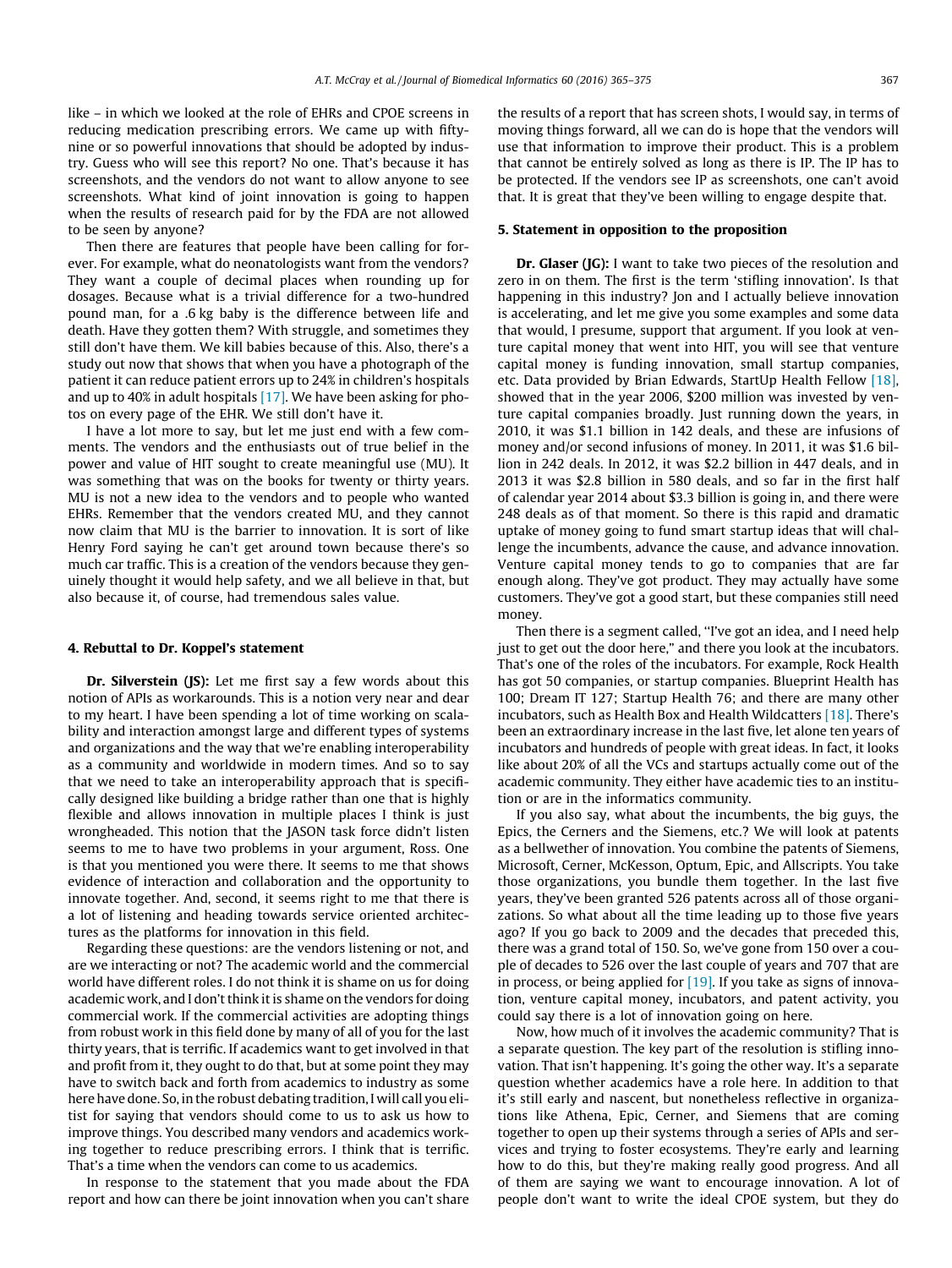want to write applications that surround and support that and leverage that. We see a lot of activity along these lines, and a number of vendors and providers have come together, for example, under the Healthcare Services Platform Consortium [\[20\]](#page-10-0) to get standards in this realm, and so you look at who's participating in this. It is Cerner. It's HP. It's Harris. It's Siemens. It's Epic. It's Relay Health. It's Allscripts; along with Intermountain Healthcare, the Mayo Clinic, the NLM and the VA. This is an example of industry coming together with the academic and the government communities to say let's further the cause of the interoperability using services, taking the next step beyond the standards that we've adopted through HL7 and things along those lines. So there is a fair amount of activity.

The second part of the resolution makes the statement that there is a lack of interaction and collaboration between the health IT vendors and the academic clinical informatics community. I don't doubt that there are examples where collaboration isn't happening, and we ought to get to this during the discussion – how to increase the interaction because I do think we will collectively benefit, but to say there is a lack of interaction is incorrect. Just some basic examples – if you look at the corporate sponsors of AMIA: Cerner, Oracle, GE, IBM, HP, Meditech, Siemens, and Philips all sponsor this organization. Why do the vendors sponsor this organization? Because they want to encourage the organization. They want it to thrive. They want the academic community to thrive. They want the innovation to occur. They want the funds to be available so that you can hold events like this, to publish in JAMIA or a variety of other things like that.

If you look at the AMIA membership, 13%, or 650 people, work for a vendor, and I'll bet a number of them are here. I'm not going to ask for a show of hands, but I can see some faces in the audience. The vendors also read JAMIA. They're going to the talks. They're giving the talks. They're having the hallway conversations that are occurring. They are interacting. That's what interacting means. They are part of this community. They are engaged in this community and want to learn from this community. They want to take those ideas back to their customer base, back to their products. So there's real interaction that is occurring across the board here. In addition, I know that in the International Ballroom East the health learning community principles [\[21\]](#page-10-0) are being discussed, and you see a range of vendors who are engaging in those discussions.

If you take these two pieces: stifling innovation and interaction, you will see that stifling of innovation is not happening. In fact, it is going the other way, and a fair amount of interaction is occurring.

I have one last comment about the statement that meaningful use is sponsored by the vendor community. Now, I was part of the early Markle efforts and the early eHealth initiative efforts that led to and helped guide the staffers in Congress when they wrote the HITECH legislation [\[1\].](#page-9-0) Those were multi stakeholder forums. Those forums had vendors. Yes, they did. They had academics. They had providers. They had people from health plans. They had people from the life sciences. They had people from advocacy groups. Those were multi-stakeholder initiatives that fundamentally said if we're going to improve the care in this country, including improving safety, quality, and efficiency of health care, we'll need vendors, but we also need providers; we need health plans; we need the whole community coming together to make that happen. That was the origin of the HITECH legislation together with the pioneering efforts of Carol Diamond at Markle and Janet Marchibroda at the eHealth Initiative, that led to the legislation [\[22,23\].](#page-10-0)

Remember, any resolution can collapse if you take a piece of it out. You don't have to defeat all the clauses in the resolution. If you take out the clauses 'stifling innovation' and 'interaction' – the resolution collapses. Did the vendors benefit? Sure. Do patients benefit? Sure. Do providers benefit? Sure. Do health plans benefit? Sure. Does policy benefit? Everybody. We have a lot of work to do to make this all happen. But I want to make sure that we understand that the HITECH Act was a result of a field coming together collectively to make it happen.

## 6. Rebuttal to Dr. Glaser's statement

RK: If all of this money is going into innovation and HIT, then you are worse spenders of money than are academics. Because look at what everybody says about HIT. They call it clunky. They call it unusable. They call it state-of-the art interfaces circa 1997. We asked the implementation list to tell us of their experiences on vendors accepting innovation from academics [\[24\]](#page-10-0). This is what the vendors said. They listen politely. Then they say we can do it better than you. You don't understand what it takes to make a product. We're not interested in improving our product. It's wonderful. They refer us to the engineering department, and then nothing happens, and they keep talking until we say let's get the IP people here from the university, and then they disappear.

And look at usability. When I faced the vendor committee and Carl Dvorak (of Epic), the questions asked of me and of other usability academics were:

- Is it not the case that usability is entirely theoretic?
- Is it not the case that usability is entirely subjective?
- Is it not the case that usability is not measurable? and there's no point in measuring it.
- Is it not the case that usability is entirely dependent on the implementation, and it's screwed up by the users who don't understand it?

And then they answered their own questions. They said ''We get feedback from customers. We know our system is great. We measure it carefully." (Note the irony.) We have our own human factors experts. (Again, note the irony.)

On the key issue of usability and learning from academics, the vendors resisted it. You mentioned the idea of learning from the screenshots, but nobody will see those screenshots because the vendors won't let us display them. We are dealing with an information void under the name of IP protection. But if these are screenshots that lead to errors then what are they protecting? I mean, if they were Machiavellian, they'd want the other vendors to accept their terrible screenshots.

NIST is a part of HITECH. All vendors were asked to submit their EHRs to NIST for evaluation of their usability. But this is what the vendors wrote into the regulations: You don't need to submit your software. If you do submit, you don't have to tell anybody if you've submitted or not. You don't have to report the results, and NIST is not allowed to tell anyone whether or not a vendor has submitted and what the report was. So where is the innovation to be learned from that? Where is that cross fertilization? Where is that openness?

There is a small vendor who had a problem, which was that they didn't want to write software that would allow the users, doctors and the like, to search the entire EHR record for something. The users could only search that one screen that you were looking at. So they said, ''Dear customers, please write to the ONC and tell them that it would be distracting to allow us to search the entire record. Just tell them it's enough to search that one screen." The vendor wrote that note to their customers, and the note said ''Remove our name here and insert your hospital name." Many hospitals submitted the statement to the ONC with the staged directions included about removing the vendor statement and inserting the hospital name before submitting it. That's how I got it.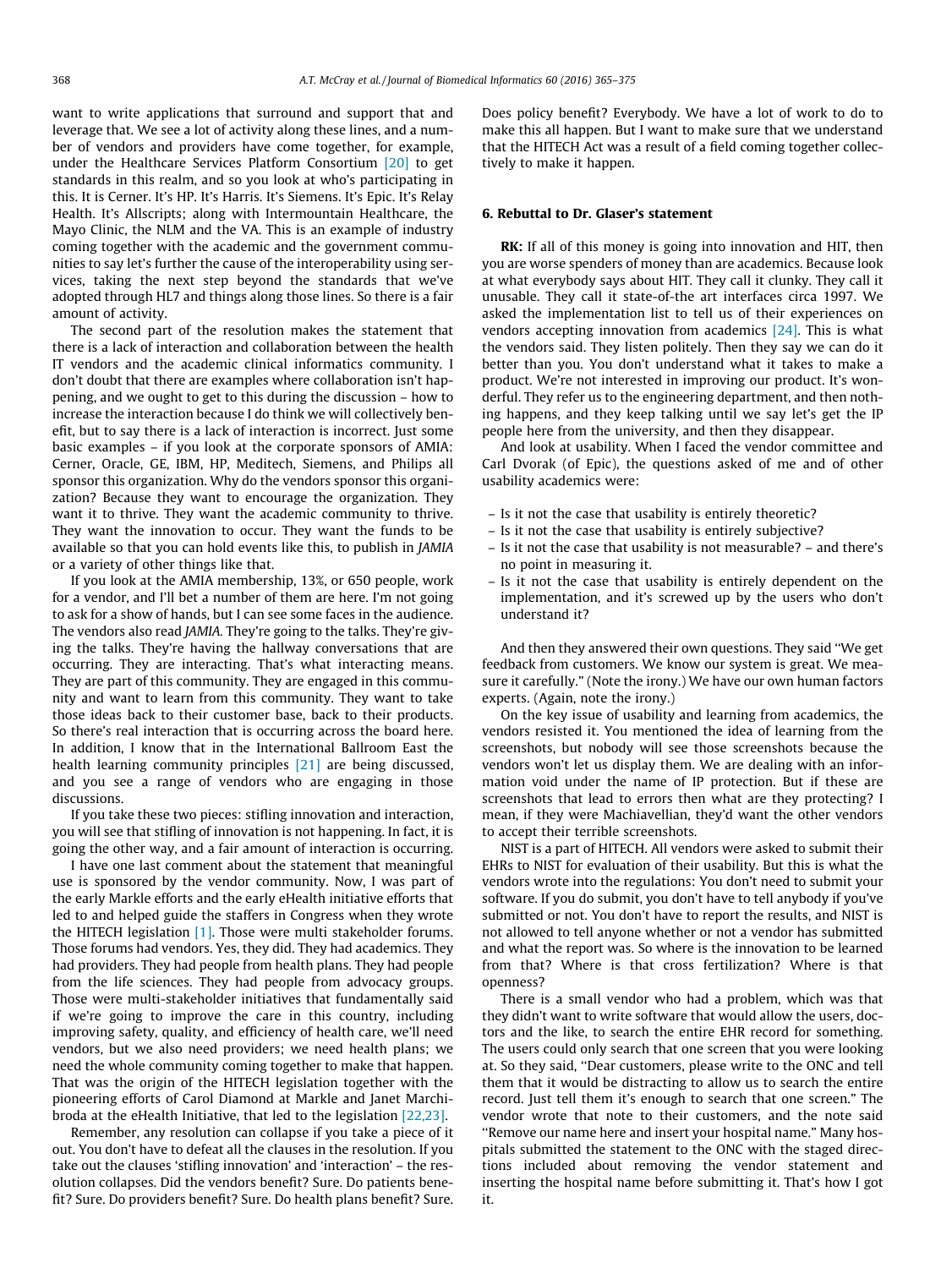#### 7. Statement in support of the resolution

Dr. Langlotz (CL): My perspective on this issue is that of a practicing radiologist. I grew up in the academic ivory tower of Stanford University in the 1980s and then ran a startup for several years in the 1990s and early 2000s, and since then I have had academic and hospital positions both at Penn and at Stanford where I've been a customer of these vendors. So, I've been a vendor. I've been a customer. I've been an ivory tower researcher. Ross has talked about the evidence that innovation is not happening and the barriers to innovation. I would like to talk about some of the factors that are environmental, contextual, indirect, and some of the motivations of the vendors and the attributes of the marketplace in which the vendors live that lead to this lack of innovation.

One reason that there are barriers to collaboration between vendors and academics is the lack of market forces. You look at the current EMR market, which is really the big gorilla. There was some mention of venture capital dollars as the measure of innovation. Well, really what we're talking about here are the electronic medical records that we use every day, and that involves primarily a small group of vendors; particularly when we're talking about who sells to the academic market. We're talking about a very small two or three and shrinking set of vendors who sell to the academic marketplace. The government just dropped tens of billions of dollars into that marketplace so that these vendors, in many cases, don't even need to market their products. They don't spend money on marketing. They simply wait for the customers to come in the door and ask them to install their services.

That's not an environment where the vendors need to be very responsive to the academic customers in terms of providing innovation. The academic customers themselves are often locked in long-term contracts – often nine-figure contracts or billion dollar contracts. The customers are locked into those contracts and are not able to change vendors. So they don't have the leverage with the vendors that would facilitate that collaboration. If the customer wanted to transition to a new product, the standards are really not there that would allow their electronic medical record data to move easily into that new product. So there's this possibility of a kind of a divorce where the jilted vendor would be required to extract the data and provide it to the new electronic medical record system. So, the marketplace is not conducive to facilitating innovation in these arrangements between academic customers and industry.

Let's talk about what product is really being sold and who it's being sold to. The true customer is the person who spends the money for the product. That is really the C-Suite of the hospital. It's not the academic innovator. It's not the practicing physician. Generally the vendors are selling not so much the software or the user experience, which, by the way, is extremely difficult for a customer to evaluate because of the panoply of different user experiences, from radiologists, anesthesia, gastroenterology clinic, to internal medicine clinic, etc. All of these are different user experiences. To evaluate each of those at multiple points is extremely difficult to do in advance of installation of that system. Instead, what the vendors are doing is they're selling an installation process that will be successful so that no one will get fired; that makes it difficult for the users of that system to then later object to the way that system is installed and configured at their institution. They're also selling the ability to interface to every legacy system under the sun, and, as I said, nobody gets fired.

What are the obstacles to innovation, and what are the reasons that the vendors don't do it? The vendors have an extremely complex software system that they're trying to sell. I can tell you as a startup vendor. Our system wasn't even that big, and we had these same very complex problems. You touch anything and the other pieces start to get into trouble. So the vendors don't want to perturb that installed base that interfaces to all those other systems. They don't want to make changes. They're working with outdated platforms. Some of the languages that are being used that underpin our modern systems have been in existence since the 1960s.

Given the size and scope of these companies, it's extremely difficult for the small fry to compete. Normally in these marketplaces you would have academic innovation, creating startups, and the startups would compete with these electronic medical record vendors. If you look at the venture capital dollars that were mentioned that are being invested now, those are primarily being invested in consumer health companies. Those are not likely to displace these very large vendors, which are selling the electronic systems that we're using at our hospitals and our clinics today. It's really unlikely to be a kind of Netflix/Blockbuster scenario where you have a small furry mammal that makes these giant dinosaurs extinct. The dinosaurs are going to be here for a long, long time, and so that's really the calcified state of the electronic medical record market that makes innovation and collaboration between academics and industry difficult.

What happens when you have a marketplace where you've got two of the largest vendors merging? One of them probably could have paid cash to buy the other. Clearly it has a large war chest of money. The other vendor, when I looked at the most recent market research reports, has about 90% going-forward market share in the hospital electronic medical record market. These are vendors who are doing very well, who just had tens of billions of dollars dropped on their market, and yet there's very little support for academic research.

In my world, in radiology, we have something called GERRAF grants [\[25,26\]](#page-10-0). The first two letters, ''GE", are not a coincidence. The money comes from vendors, and those are career development awards that help academics who are interested in health services research and innovative informatics techniques. These are the kinds of things that don't generally exist today that could exist, that could really foster the innovations in the big gorilla market, which is the electronic medical record system that we all use every day.

#### 8. Rebuttal in response to Dr. Langlotz' statement

JG: First, the focus of Curt's remarks was on the electronic health record, which is obviously a big part of the market. However, the resolution is about healthcare IT, which includes consumer facing activities, including wellness. It includes population health. It includes clinical knowledge based incentives. So it is a fairly broad market and getting increasingly broad. Second, the focus was also on academic health centers, but again healthcare providers are a lot more diverse than that. There are community hospitals, critical access hospitals with clinics, freestanding physician practices, etc. Just remember that we are dealing with healthcare IT across this broad market and some venture money is going into EHRs, but a lot is going into a series of innovations surrounding that.

You have to be careful, and I sit as a vendor, to conclude that there's not fierce competition within the vendor community for business. In a normal year, about 6–10% of health systems or hospitals change their vendor, and we're likely to see an uptick in that in the years ahead. People got to meaningful use in their systems. They say ''I've got it, but I'm not exactly happy with the vendor I'm with, and I'm expecting to move". So there is a fair amount of market still out there that they will compete for. When you look at the meaningful use adoption statistics, we're about halfway with the doctors. There are still a lot of docs who are not using these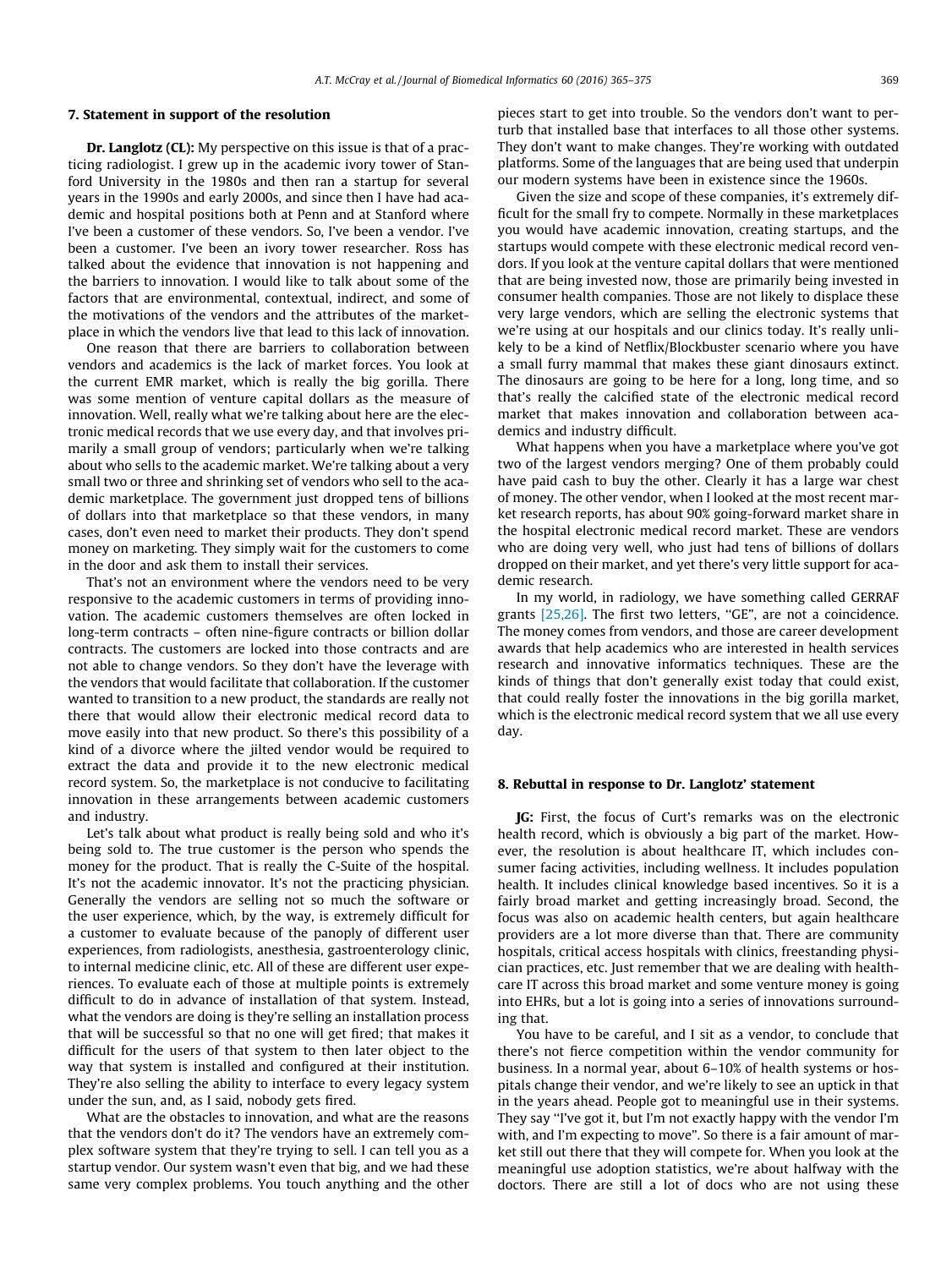systems. We're probably 70% on the hospitals, but even there are some basic EHRs, etc. So, one should not conclude the market is locked up in any way.

It is hard to switch these systems when you get in, but, nonetheless, churn occurs, and if you look at other industries like the ERP business management software companies, you see Salesforce.com taking on the SAPs and the Oracle's, etc. So it does happen, and if you look in the IT industry, you know, you would have said Microsoft had a lock on healthcare IT or the IT infrastructure several years ago and all of a sudden, there are the Google's of the world. You have to be careful with the assumption that the big vendors have a lock and hence don't care. They care because they have to compete. They are expected to grow. That's why shareholders invest in them, and so they fight like crazy because of this.

I appreciate the comment that it's a complex sale. Yes, it is. You have to engage those who deliver care in the trenches. You have to engage those who are responsible for the overall quality and the ability of the organization to thrive. You are selling to boards; you are selling to C-Suites; you're selling to people in the trenches; and they look at very different things and have very different obligations and commitments to the organization. So it's a complex sale. All need to weigh in on this thing, and that's part of the dynamic. At the end of the day, the customers don't buy software as much as they buy improvements in organizational performance. How do I make my care better? How do I make it safer? How do I make the lives of my clinicians more convenient, etc.? It is a combination of the software, but to the point raised it's also a combination of the implementation approaches, etc. No wonder they're cautious in some ways. They don't want to screw it up.

You all know the failure rates on large IT projects where, if there's not a mushroom cloud, there's vast overrunning of budgets and timeframes If you're not careful, you can damage the organization. So, the system selection process tends to be conservative in lots of ways. It is appropriate to be conservative and to avoid unnecessary implementation risk, but at the same time there is a great deal of interest in thriving on the innovation that is brought by the vendors and on the innovation that is brought by the venture capital community because all of the vendors realize they have to innovate if they're going to thrive and stay alive in the years ahead.

#### 9. Statement in opposition to the resolution

JS: Let me just state it first of all positively this way, at this point. Interaction and collaboration between health IT vendors and academic clinical informatics units is substantial and having a positive effect on the evolution of commercial products. Believe that. That is the positive that is directly contrary to the resolution.

Let me give you some evidence to get you along to that side. First, John talked a bit about the recent acceleration of HIT innovation. John mentioned some of these numbers but let me just summarize them. Since 2010, according to Startup Health – courtesy of Brian Edwards who manages the data there – there has been more than a tripling of the dollars invested in digital health deals. Startups in digital health, for a sense of scale, are running faster than a billion dollars of investment per quarter. The incubators are roaring and based on Brian's review of those deals in the last twelve months, 20% of those included a cofounder who was an academic or involved systems licensed from an academic institution. This to me is clear evidence of substantial interaction and collaboration between IT vendors and academic units. This acceleration is resulting now in even larger deals, which I see as a natural evolution as the market matures from many, many small startups to fewer successful ones gaining additional rounds of funding.

Let's look at technology evolution in general for a moment. Collaboration and innovation that involves interoperability, platforms and APIs. This comes late in technology evolution lifecycles. Systems have to first work effectively for a focused need and then develop add-on functionality via interfaces and APIs. Then finally the core elements may become swappable. If you look at software keyboards for smartphones, this is a core element that comes later in this kind of lifecycle. We're about midstream in the natural evolution of EMRs where wide deployment of vended systems is happening and they are maturing to enable interoperability. With that, at this current time, there is an extremely strong push for innovation and collaboration, particularly driven by changing healthcare financing models where the incentives for innovation and efficient care have become very real. If academic clinical informatics units wish to interact and collaborate with a rapidly evolving industry, they'll need to engage and find their own models and incentives to match with the models and incentives of the industry. Academics, too, are seeing the funding models driving toward corporate engagement particularly in this domain. So, it's natural. The argument I'm making is that it is natural, having built much of the market, that the vendors now would be opening up their software architectures, web-based application integration and patient contact sharing with third party applications.

Let me focus specifically on Epic for a few minutes. This is a market leader. One that has taken some heat from the other side. Before opening its service oriented architecture to its clients, Epic had hundreds of thousands of shared order sets, documentation tools, protocols and displays shareable in the community of Epic clients. There is a challenge in putting those things out completely openly in the broader marketplace. You can't really ask the vendor to do that, but they have done it openly with everyone who buys their product.

I want to highlight some projects in collaboration with our Center for Biomedical Research Informatics and the MyChart tethered portal of Epic, which we call NorthShoreConnect. We have about 250,000 users of this portal, and we do a lot of treatment payment and operations through NorthShoreConnect, but this is a tremendous infrastructure, and so we've taken on some innovative approaches to take advantage of that scale. One of the leading academics in this field is someone named Bill Knaus. As you may know, he built the APACHE score [\[27\]](#page-10-0), commercialized it, and sold it to Cerner. He then was at the University of Virginia building something called Health Heritage using hundreds of rules to allow patients to collect their own health history, integrate that with features from the electronic medical record and run prediction rules on population risk for cancers  $[28]$ . This was a project funded by the Federal government over ten years with participation from Epic. He moved to our team at NorthShore University HealthSystem a few years ago in order to deploy this. We've made this work. The system is a stand-alone application that's now undergoing a commercial spinoff.

Health Heritage at NorthShore uses the security and context of the portal to bring patients over to it. It uses Epic's service oriented architecture (open.epic.com) to collect information from the electronic health record while interacting with the patient directly to collect other information that isn't in the record in order to run the rules, provide risk reports, give those to the patients with the option for the patients to send them, much like a test result, back to their doctors if they choose. In the very spirit of the newest technical approaches, the newest thoughts about patient control of their record, this works tremendously well as an innovation on top of this commercial platform that we could never do at this scale if the platform didn't exist. In five months, there are over 5000 people who have used it with about a 10% result of high risk in cancer – with those results being used to justify insurance payment for genetic testing and genetic counseling.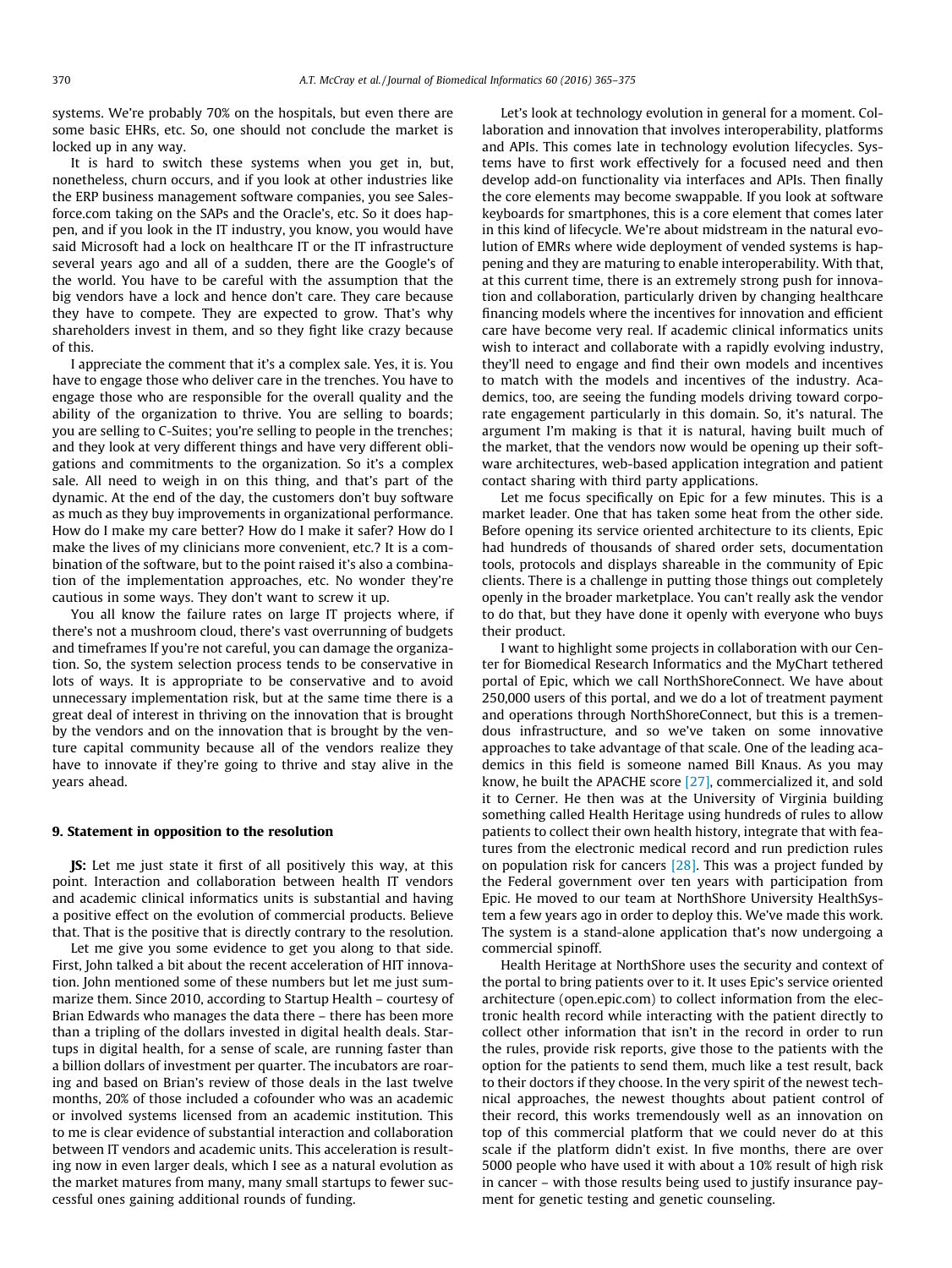In another application using NorthShoreConnect, 3800 patients have consented in real time for genomic studies using Epic's portal. So, we've enabled a completely scalable genomic health initiative on top of the portal. Epic is now participating and figuring out with us how to do electronic consent on top of that. The point is that there are problems that require innovation and that have been solved at some scale. The vendors have a substantial challenge of filling a large customer base, with varying expectations and demands, IP protection, and physician demands. They've made a clear commitment to open architecture, to cross-vendor activities, and service oriented architecture. Innovations such as those I mentioned at NorthShore are happening at other leading organizations, including Children's Hospital of Philadelphia, Partners Health Care, Cincinnati Children's Hospital, and others.

#### 10. Rebuttal in response to Dr. Silverstein's statement

CL: First of all, ''clear commitment to open architecture" – I just leave that open to the group. Do we all think that the major EMR vendors have made a clear commitment to open architecture? Just answer that for yourself.

I did want to address a couple of points. One relates to measuring innovation with patents and venture capital dollars. I want fewer clicks in my core application that helps me care for my patient. I don't want patents. And I think that's the place where innovation needs to happen, and it hasn't been happening.

I want to particularly drill down on one of the areas that Jonathan raised, which is this service oriented architecture. We hear a lot about the JASON report. We hear about SMART on FHIR [\[29,30\]](#page-10-0). These are really interesting innovative technologies. There is an analogy to the app store, and I just want to talk about where that analogy really breaks down. We've seen an application, for example, demonstrated at this meeting, of a really neat growth chart – a different way to display the pediatric growth data using one of these SMART on FHIR applications. This is very cool. The question is, as these apps get closer and closer to the core business of the electronic record, where you're talking about entering orders, you're talking about documentation; if the companies were to commit to have this SMART on FHIR platform, where you could build an app on top of their EMR, and you start building an app that threatens their core business, do we have the trust that the company is going to continue to provide that platform? Or, is it going to become like the Apple iPhone that suddenly decides to just develop that app themselves and install it natively on every iPhone that's built and essentially put this small company out of business?

That's why when you look at the venture dollars, they're not yet investing in these apps to be built on top of the supposed open architectures of these electronic medical record systems. So, the areas of innovation are really being stifled. There are not small companies coming up who can compete with these large companies for the core business of interacting with electronic records, which physicians have to do and other caregivers have to do every day to care for their patients.

I'm going to give the last minute to my partner, Ross.

RK: If there's so much innovation, then why do we have proprietary systems that have created these towers of Babel? These isolated systems that don't talk with each other, and why is it that the ONC has to come up with these sort of Gilbert and Sullivan like amendments, delays, and things like that? There are 5800 certified EP products and about 2000 certified EH products [\[31,32\].](#page-10-0) About 1% have been attested to in actual use. Where is the innovation? Compare that to people's use of Androids and that sort of thing, and the SMART on FHIR, something I was involved with. Yesterday at this meeting, Cerner talked about how proud they were of accepting SMART on FHIR. But then the other vendors all said wait a second, SMART on FHIR is just the beginning metric. It would be wrong to insist on it. Don't make it mandatory. Don't include it. Don't require it. And the vendors did the same thing on usability issues. They said usability is very hard to measure. This was yesterday.

#### 11. Question and answer period

The last half hour of the debate was devoted to questions and comments from the audience. These are shown below together with the responses from the debate participants.

Attendee (Robert Greenes): What we're seeing at Mayo Clinic and Intermountain Health, the VA, and other places is wrestling with things that go beyond improving the EHR. There are lots of situations where we need to integrate across systems; where we need to do patient centered things; where we need to do care coordination across venues; where we need to harness big data and analytics. That's where I think the innovation is occurring, and what we're trying to focus on is exactly those things that we can't do within the existing EHRs.

JS: This plays right into the things that I was cut off from earlier, so I'm going to finish right where I was. In regard to Epic in particular, they have committed to research collaboration very directly, and I will just cite two or three quick examples. One is the research advisory days that they have. There are over a hundred organizations presenting, including clinic analytics panels: three hundred top academics have participated in that over the last five years. Epic has put forth a research data network, which I co-chair with Peter Embi. They have active meetings to enable the possibility of doing research across 200 some instances at the same time. And then finally, OHSU has deployed a separate instance of Epic specifically to support research and education so that students in Bill Hersh's informatics training program can build their projects directly in a commercial EMR as part of that training. So I think along those avenues we see real and direct effort.

RK: Bill Hersh spoke about the program that he has, and he said that the way it works is that he can use it for teaching and for hands-on experience for his students, but the amount of research coming from it will be zero because of the concerns with IP and the like.

Attendee (Richard Singerman): I'm co-founder of TrustNetMD. We use social media as a clinician learning tool focusing on community healthcare workers and social workers. My question is about the innovation marketplace and especially consumerism. We've heard a lot about the entrenched giant HIT vendors in the hospitals. But recently there was the IOM report on having mental health and community health as part of the EHR. But how do you see really bringing in the rest of that continuum? For example, you have the VA Blue Button for consumer data. You had Health Vault five years ago, and you've got all these really cool innovators out there for social services for the homeless and for community healthcare workers. What is the view of the panelists on these innovations that are outside the walls of the hospital?

JG: There is no question that the incumbent EHR vendors could do a better job of having systems be more usable, be safer, etc. Everyone who is a vendor gets that, and is working on that. We ought to acknowledge that, and as you know, no one would say that the status quo is perfect. With that said, there is a lot of uncertainty about how you deal with the patient, the consumer, to engage them in their health, whether it's getting your hip done or whether you've got a series of chronic diseases where we have to manage you over time and locations. How does that happen? It's a combination of interoperability. It's a combination of extant EHRs, although there are usually dozens of them in a metropolitan area. It's a combination of devices on yourself and a lot of complex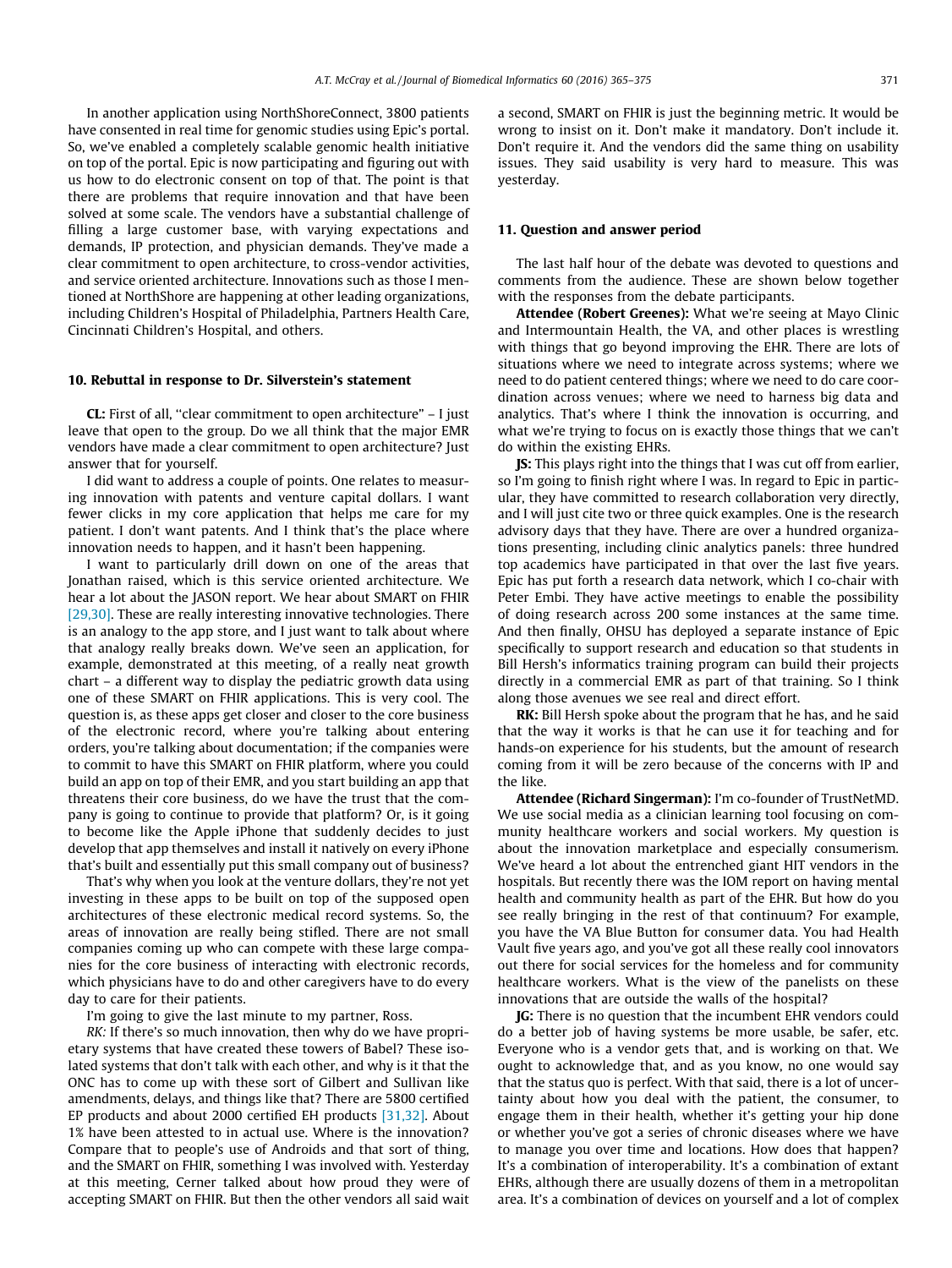factors such as how do you motivate people, and what do you do about people who are really poor and can't pay the copay? That's where a lot of the innovation is occurring and as a vendor person, but also working with customers who are health systems, we're trying to feel our way through here. It's murky. It's chaotic. One of the upsides of innovation is lots of neat ideas; one of the downsides is that there are hundreds of companies. Who in the world is going to carry the day? We have a lot to learn as an industry about how to move forward in this and how to bring it together. One of the values of forums like this is that you can actually learn from each other and talk about what's working and what's not. So I think it is the big frontier in lots of ways. It's critical that we do it right.

CL: One example of an innovation that I've seen is a very nice visual interface for medication reconciliation developed in Ben Shneiderman's lab  $[33]$ . That's been out there for many years, and, yet, as far as I can tell, there isn't anything like that in any vendor product. So, again in these core applications, even though the vendors say they're trying, there isn't a lot of flow in that direction. We've had Health Vault. We've had Google Health. We've had a history of companies who look at this market and say ''Wow. The user interface that's being used is really bad. We can do a lot better than that." These are large IT companies outside the healthcare space who try to break in and the history of that is frankly not very good at all. It's partly because of the forces that we described earlier about the marketplace that make it very difficult for others to enter into that space.

Attendee (Michael Becich): Is it a vendor problem? Is it an academic problem? Is it a lack of exchange? Where are the best practices? How can we move away from the finger pointing of the past and find the best way to catalyze academic and industry collaboration today? I thought that our training programs might be one way, but it is nearly impossible to have a large vendor enter into a dynamic training relationship.

JG: There are probably analogs of good industry academic collaboration that occur in the life sciences between those who fund and are in the business of pharmaceuticals and medical devices and those engaged in the labs. Something a little closer to my upbringing is management. If you look, for example, at the interaction between the Harvard Business School and the MIT Sloan School and the practitioner community, it's really quite strong. It might be something that collectively we take on. Let's learn from the other models and whether it's the business community, whether it's the life sciences community or the computer science community who appear to have stronger ties. Why is it that they have stronger ties? What is it about them that enables it? There are probably some factors that you can't replicate here. If you look at IBM, it's the size. It's just bigger. HP is bigger. They have resources for R & D that the Siemens healthcare information technology business, for example, doesn't necessarily have. In a lot of a ways, it's the right question coming out of this conversation. We ought to look at a couple of areas to see what the good models are.

RK: First, I'd like to thank John for making a point that Curt and I were going to make, which is that the other industries have actual markets where the clients are not forced to buy the software. Those vendors actually work with academics, as compared to the current EHR industry where there is a captured market.

JG: This is a mischaracterization. It's not a captive market. People do change vendors. We get tossed out. We take advantage of people who get tossed out. Vendors are no purer than any other human beings, but they do care about the market. They do care about customers. They do care about advancing health.

JS: I wanted to add one notion to that. If you consider the private Epic Users Group Meeting (ugm.epic.com) that was held in Verona in September with about 11,000 people, there was a specific commitment to FHIR. There are no multiple third party vendors being invited to engage with Epic in developing what the needs are around FHIR, but Epic, and I think it's probably true of some of the other vendors, is much more open in its communication with its clients, many of whom are academics, than it is with the rest of the community. That's a natural thing for a vendor to do. They need to have the time to engage with their community and figure out what the best path forward is using something. It is true that you get a lot more information when you are engaged as a client of one of these major products.

CL: I think of the analogy of the radiology world where there's a recognition of the old saying, ''The thing about standards is that there are so many to choose from." But the standards that really work are the standards that have users. And the way that you create users for standards is by getting the request for standards into the RFPs and an organization like AMIA and its brother organizations in the radiology world have spent a lot of time trying to educate their members, who are customers after all, to include the request for these standards in the RFPs. In the radiology world we have DICOM [\[34,35\]](#page-10-0), and we have a number of other standards for vendor neutral architecture and other IHE standards for communication between reporting systems and work lists and the PACS, and the like. We then get vendors who pick off modular parts of this marketplace. For example, we have a very healthy startup marketplace for cloud based image exchange. These companies are competing like crazy against each other. These companies are beating the big boys every day, and they're also coming to academic institutions all the time and saying would you please work with us and help us innovate on our products. That to me is a great model. If AMIA could take some steps to encourage these standards and break apart these monolithic systems, that could really help generate this collaboration.

Attendee: Why have other industries and products, for example, Windows applications, Word, iPads, etc. made screen shots freely available and that seems not to have been a disadvantage in the marketplace?

JS: I think there is timing involved in that, and we have had permission to use Epic screenshots in very public presentations and even in some cases in publications. We haven't done it much. When we've asked them permission to do it, they've allowed us to do it. I agree that the notion that you have to ask for permission is not ideal. Most of these products are so widely deployed that you can go see them anywhere you want. When I have had conversations with the leadership of Epic in particular about this issue of screenshots, it seems that there is a significant concern about misrepresentation rather than protection, and that showing screens will lead people to believe the system works differently from the way it actually works. I think that that's a much more substantial driver when you talk directly to them. I don't think it's entirely this capitalist notion, although it's certainly part of it, and I think it will go away as the market gets a little bit more mature.

JG: What I wouldn't do as a community is to grab hold of a narrow issue called screenshots and indict an entire industry based on that. I'm not going to say whether a vendor's approach is right or incorrect. I do think that when you get an industry that is not used to FDA oversight and now is being exposed to FDA oversight, they become quite cautious. They don't know what they're in for, and so they want to be very careful until they understand it. So, you'll get a conservative reaction. It's not surprising at all, given the stakes or the potency of that organization.

CL: I don't remember who said it, but the solution to objectionable speech is more speech.<sup>1</sup> The solution to misleading screenshots is more screen shots.

 $1$  "If there be time to expose through discussion the falsehood and fallacies, to avert the evil by the processes of education, the remedy to be applied is more speech, not enforced silence."—U.S. Supreme Court Justice Louis D. Brandeis (1856–1941), Whitney v. California, 274 U.S. 357 (1927).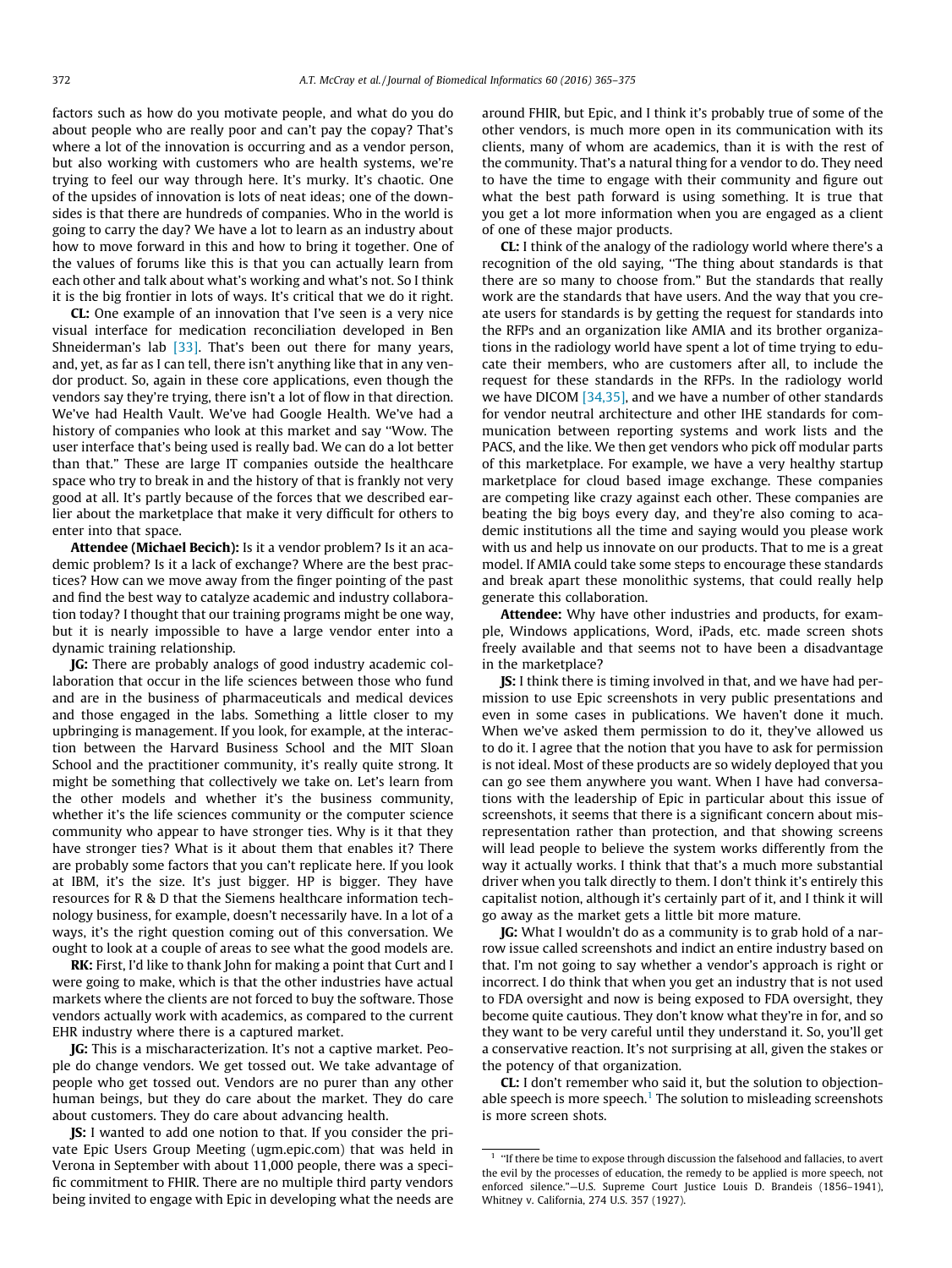Attendee (Edward Shortliffe): In contrast with informatics, there is a sense of camaraderie and shared purpose between the vendors and the faculty in academic computer science. Those of us who have grown up in both communities, both as computer scientists and in the informatics world have become aware of this difference. In a way it was excusable in the days when the health IT industry was struggling. It didn't have any money to start R&D labs or to make major investments in academia or collaborative research. The few joint projects that they did with academic groups were mini-versions of what you've been describing, Jonathan. In other words, ''Let's work with one of our more informed academic clients to really fix this system in innovative ways during this new implementation and, subsequently, maybe we can generalize it to enhance our product beyond that one institution. I don't consider that approach to be a supportive research collaboration. What the academic synergy with industry has been in many other fields is more than simply improving a specific given product that a company is trying to sell. Most of the investments in academia that the major computer science, software, and hardware vendors have made are in fellowships and in grants for innovative research activities. And today you can see the industry dollars flowing into academic research groups. It's an alternate source of funding for innovative research in universities. The funded projects are often very collaborative with cross fertilization involving visitors from industry working in the academic setting and summer internships for students and that kind of thing. We in informatics are far from having achieved that even with the incredible growth of the HIT industry in the last decade. There are tremendous opportunities here (with all the money that's been going into that industry) for much more collaborative research at the basic end of the spectrum. I'd like us to be thinking more about the relationship, the attitudes, and the shared respect between the two communities, which I don't feel is always present.

I'm going to tell you an anecdote. There was an open workshop at the National Academy of Sciences. The CEO of one of the major HIT companies – one of the clinical systems vendors – was at that meeting. There was a discussion of medical informatics training and efforts underway in the academic community to create people who are knowledgeable and could fill the roles of CMIOs bringing substantive knowledge both of the academic informatics side – what was happening in research – and what was happening for clinicians in practice. This CEO said openly that ''the worst thing that can happen when I have a new contract to implement a system in an academic medical center is to discover that the CMIO has medical informatics training". This comment speaks volumes about the respect for the academic informatics community by at least one vendor in the HIT community. It would appear that people who know too much tend to ''get in the way".

JG: We're evolving from transaction oriented systems to systems that have to be intelligent, and that have to reach across boundaries and engage patients. Decades ago, systems didn't have much informatics. They just had to post data, read and write and present the data in a reasonable way. Now, with the pressures on performance, quality and safety, that just won't be enough. The demand and the need for informatics is growing, and people on the vendor side are beginning to appreciate that. Although, a number have appreciated it for quite some time. We can look at other examples of collaboration and ask what is it that they do that we could adopt. I would ask us to say collectively – and I don't care whether you're a vendor or an academic – whatever sins you've committed in the past are forgiven. Come back home, and let's start the way we ought to be doing this thing.

JS: I should have made this point more clearly, but what I was trying to argue was that industry really benefits from a pipeline of innovation that feeds into the future products that they're going to want to make and they, frankly, have benefitted. Why do you think there are EHRs to be sold today? It's because of thirty years of research, mostly in academic medical centers that created the first EHRs. So, investing in basic science informatics back in the universities is in the interest of industry, and needs to be viewed that way regardless of whether it has to do with a current product. It's a little bit hard for the vendors to support academic research early on. Certain of the vendors have reached the capability that they can do those things and have begun to do them in various different ways. I think there will be lots of others coming. It's an industry learning how to do that. Having said that, it also does vary. It also is going to be vendor specific, and I do believe that we are in that evolution and that those will emerge. That's a very positive vision, and it may not come from every one of them, but I really believe it is coming and we need to ensure that.

CL: Thank you for reinforcing this need for direct support from vendors to academics. One of the unintended consequences of the meaningful use program that brought all this money into the market is that it created a lot of short term thinking among the vendors. The vendors needed to get their current systems into as many places as possible in their current state. Now that they have these war chests from the amount of money that's been brought in, they might transition to some longer term thinking and some of the programs that you described.

Attendee (Peter Embi): There is an angle here that I would like to hear you all speak to, and it's a bit different. We've heard a lot about the market forces and you have covered that pretty well, but there's an aspect of this that I haven't heard mentioned much, but that a lot of us experience, which are the issues that are internal to our institutions. That is, there are innovation opportunities that are either being enabled or stifled at least in part because of the relationships in our universities and hospitals between our IT departments and our academic informatics units. The IT department takes care of the EHR implementation and if there's a good relationship with our academic units, innovation can be enabled. But sometimes the feeling is that academics should stay out of IT operations, and that can be stifling. There are also contractual issues that either enable or don't enable collaboration. What I'd like you to comment on is what role our community can play in addressing these issues.

CL: The leadership of the hospital sometimes looks at the academics coming across the road with the same skepticism that our EHR CEOs do. The other factor is that academics often think that when they've built a really cool program that they're eighty percent of the way to a product, but really it's the other way around: twenty/eighty, maybe ten/ninety to actually bring something to market as a product. Also, academic technology transfer offices are often not as comfortable with IT and specifically health IT, as let's say they are with pharmaceutical products. When somebody walks in to their office with software, at least in my experience, that's a little bit more of an awkward conversation and a difficult transition to the commercial marketplace than someone who walks in with a new pharmaceutical.

Attendee (Lawrence McKnight): What is the solution and what from the academic side can be done to facilitate better collaboration with the vendors?

RK: I appreciate Curt being so ecumenical in pointing out the failures of academics. Underlying so much of this is the lack of data standards and the lack of interoperability that's such a barrier to innovation across all the systems. It is not the academics who fought data standards and interoperability. It's the industries that have invested perhaps billions in their various proprietary systems, but we all have an obligation to try to come up with some sort of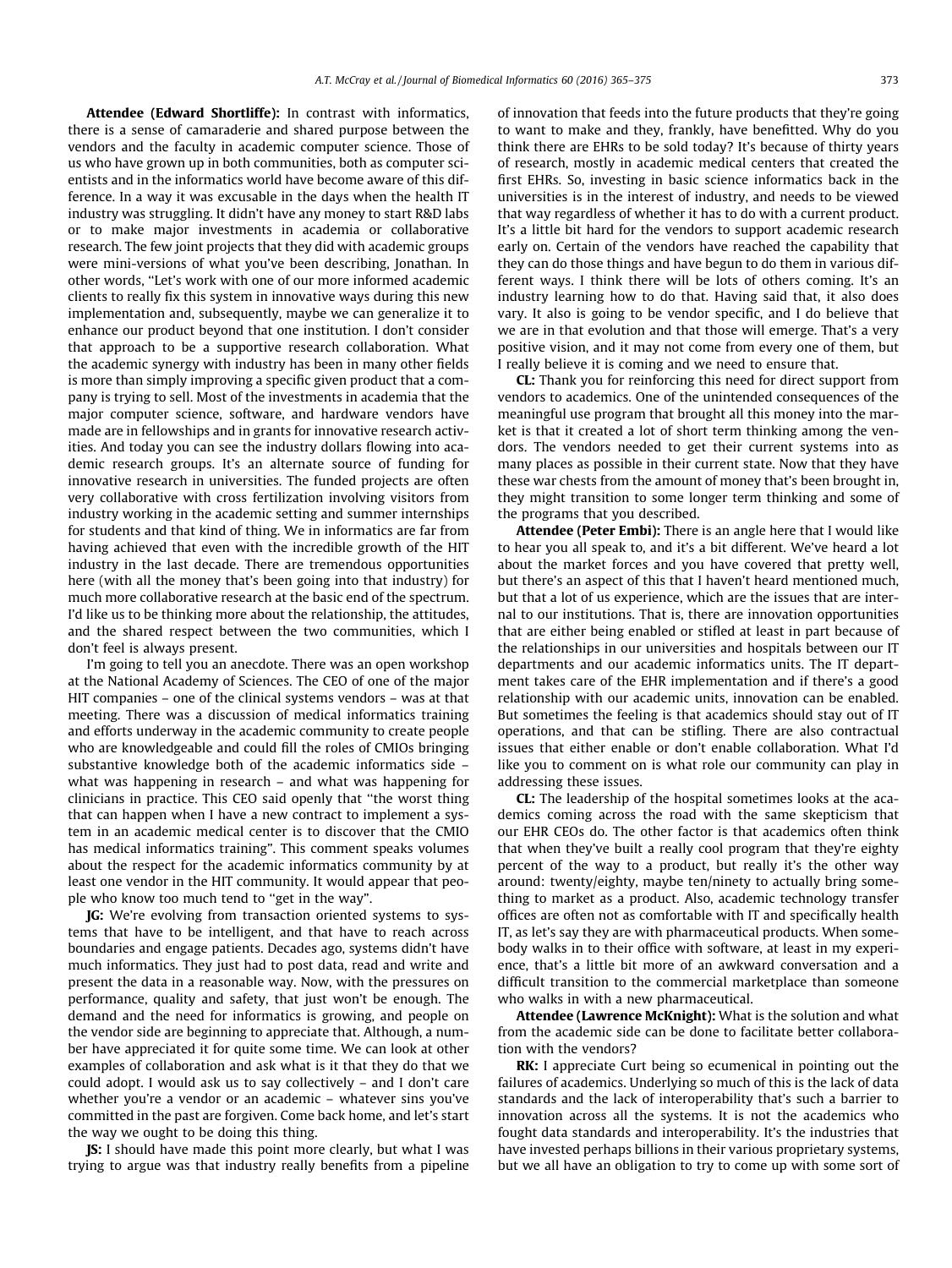<span id="page-9-0"></span>solution to that. If Harvard or Penn is spending \$400 million on their software programs, and then spending three to five times that on the implementation, we are as invested as the vendors. AMIA is the perfect place for us to try to overcome these barriers to interoperability, so that we can continue to build our systems. Android and Apple both benefitted from having, as it were, open platforms that people could build on. We need to reach that level of agreement.

CL: I wasn't being as ecumenical as you might have thought. I just wanted to point this out as a debating point. We're not talking about whether it's the vendor's responsibility or the academic's responsibility. We're talking about whether the interaction occurs. So the fact that academics are also not pulling their weight in some areas I think also supports our side.

JG: Hey, I should have made that point.

JS: Let me make a quick rebuttal of that which is to say that the term is ''stifling innovation" which to me is an active effort to prevent it, and I am not sure that that supports what I see. For example, Cerner presented their efforts with SMART on FHIR yesterday. The vendors, I think, have in general been very aware and engaged in the standards community, and they use them as early as they can. However, it's still a challenge in our field to really make these things work together. And the academics are right there doing that. That's an area where there is collaboration, interaction. It is not stifling, so I'm not sure why you said those things, Ross, because they support our argument.

JG: There are a number of things that we do, and I think most vendors perhaps do them too, to try to bridge the communities and to learn and to leverage them. One of them is hiring people who have training and background in informatics – people who are able to bridge both worlds. The second is by sponsoring organizations like this to make sure they're alive and thrive, and that they grow over time, and there's a fertile place where the community can come together and do a variety of things. The third is to participate in industry-wide forums and discussions, whether that is by putting people on standards committees or policy committees, or participating in the eHealth initiative, and a wide variety of other ways for bringing the community together. We've got issues with interoperability. Let's move the ball in a way that advances this. The fourth is that we have certain academic collaborations that are deep and are in targeted areas where we know we need to grab that knowledge base to be part of it. The fifth is that we pay a lot of attention to the venture market. Some of them will die but some of them are really quite extraordinary, whether they were founded by an academic or not. It doesn't really matter. There is a range of things that are done to try to bridge the communities and to leverage multiple channels and multiple opportunities to bring innovative thinking into the products and the services that we have.

#### 12. Vote on the resolution

The debate ended with a show of hands of those who support the resolution:

Resolved: The lack of interaction and collaboration between health IT vendors and academic clinical informatics units is stifling innovation, and will continue to have a detrimental effect on the evolution of commercial products.

The resolution was supported.

#### Acknowledgments

The authors wish to thank the audience members, especially those who participated in the question and answer period. Their questions and comments enriched the discussion.

#### Appendix A. Table of acronym

| <b>AMIA</b>  | American Medical Informatics Association       |
|--------------|------------------------------------------------|
| API          | Application Programming Interface              |
| $C$ -CDA     | Consolidated-Clinical Document Architecture    |
| <b>CPOE</b>  | Computerized Physician Order Entry             |
| <b>DICOM</b> | Digital Imaging and Communications in Medicine |
| EH.          | Eligible Hospital                              |
| <b>EHR</b>   | Electronic Health Record                       |
| <b>EMR</b>   | Electronic Medical Record                      |
| EP           | Eligible Professional                          |
| ERP          | Enterprise Resource Planning                   |
| <b>FDA</b>   | Food and Drug Administration                   |
| <b>FHIR</b>  | Fast Health Interoperability Resources         |
| HIT          | <b>Health Information Technology</b>           |
| HITECH       | Health Information Technology for Economic and |
|              | Clinical Health                                |
| <b>IHE</b>   | Integrating the Healthcare Enterprise          |
| IP           | <b>Intellectual Property</b>                   |
| IT           | <b>Information Technology</b>                  |
| MU           | Meaningful Use                                 |
| <b>NIST</b>  | National Institute of Standards and Technology |
| <b>NLM</b>   | National Library of Medicine                   |
| <b>ONC</b>   | Office of the National Coordinator for Health  |
|              | <b>Information Technology</b>                  |
| <b>PACS</b>  | Picture Archiving and Communications System    |
| R & D        | Research and Development                       |
| <b>RFP</b>   | Request for Proposals                          |
| VA           | Department of Veterans Affairs                 |
| VC           | Venture Capitalist                             |

#### **References**

- [1] Health Information Technology for Economic and Clinical Health (HITECH Act), [<http://www.healthit.gov/policy-researchers-implementers/health-it](http://www.healthit.gov/policy-researchers-implementers/health-it-legislation)[legislation>](http://www.healthit.gov/policy-researchers-implementers/health-it-legislation).
- [2] [D. Blumenthal, Wiring the health system–origins and provisions of a new](http://refhub.elsevier.com/S1532-0464(16)00043-5/h0010) [federal program, N. Engl. J. Med. 365 \(24\) \(2011 Dec 15\) 2323–2329](http://refhub.elsevier.com/S1532-0464(16)00043-5/h0010).
- [3] [D. Blumenthal, Implementation of the federal health information technology](http://refhub.elsevier.com/S1532-0464(16)00043-5/h0015) [initiative, N. Engl. J. Med. 365 \(25\) \(2011 Dec 22\) 2426–2431](http://refhub.elsevier.com/S1532-0464(16)00043-5/h0015).
- [4] Meaningful use regulations, [<http://www.healthit.gov/policy-researchers](http://www.healthit.gov/policy-researchers-implementers/meaningful-use-regulations)[implementers/meaningful-use-regulations](http://www.healthit.gov/policy-researchers-implementers/meaningful-use-regulations)>.
- [5] [D. Blumenthal, M. Tavenner, The, ''meaningful use" regulation for electronic](http://refhub.elsevier.com/S1532-0464(16)00043-5/h0025) [health records, N. Engl. J. Med. 363 \(6\) \(2010 Aug 5\) 501–504](http://refhub.elsevier.com/S1532-0464(16)00043-5/h0025).
- [6] [J.W. DePasse, C.E. Chen, A. Sawyer, K. Jethwani, I. Sim, Academic medical](http://refhub.elsevier.com/S1532-0464(16)00043-5/h0030) [centers as digital health catalysts, Healthcare \(Amst\). 2 \(3\) \(2014\) 173–176.](http://refhub.elsevier.com/S1532-0464(16)00043-5/h0030)
- C. McDonnell, K. Werner, L. Wendel, Electronic Health Record Usability: Vendor Practices and Perspectives, AHRQ Publication No. 09(10)-0091-3-EF, Agency for Healthcare Research and Quality, Rockville, MD, May 2010 [<https://](https://healthit.ahrq.gov/sites/default/files/docs/citation/EHRVendorPracticesPerspectives.pdf) [healthit.ahrq.gov/sites/default/files/docs/citation/](https://healthit.ahrq.gov/sites/default/files/docs/citation/EHRVendorPracticesPerspectives.pdf)
- [EHRVendorPracticesPerspectives.pdf>](https://healthit.ahrq.gov/sites/default/files/docs/citation/EHRVendorPracticesPerspectives.pdf) (AHRQ usability vendor perspective). [8] [A.E. Carroll, How health information technology is failing to achieve its full](http://refhub.elsevier.com/S1532-0464(16)00043-5/h0040) [potential, JAMA Pediatr. 169 \(3\) \(2015 Mar\) 201–202.](http://refhub.elsevier.com/S1532-0464(16)00043-5/h0040)
- [9] [A.L. Kellermann, S.S. Jones, What it will take to achieve the as-yet-unfulfilled](http://refhub.elsevier.com/S1532-0464(16)00043-5/h0045) [promises of health information technology, Health Affairs \(Millwood\) 32 \(1\)](http://refhub.elsevier.com/S1532-0464(16)00043-5/h0045)  $(2013 \text{ Jan}) 63-68.$
- [10] [J. Adler-Milstein, A.K. Jha, Sharing clinical data electronically: a critical](http://refhub.elsevier.com/S1532-0464(16)00043-5/h0050) [challenge for fixing the health care system, JAMA 307 \(16\) \(2012\) 1695–1696](http://refhub.elsevier.com/S1532-0464(16)00043-5/h0050).
- [11] [A. Bitton, L.A. Flier, A.K. Jha, Health information technology in the era of care](http://refhub.elsevier.com/S1532-0464(16)00043-5/h0055) [delivery reform: to what end?, JAMA 307 \(24\) \(2012\) 2593–2594](http://refhub.elsevier.com/S1532-0464(16)00043-5/h0055)
- [12] [B. Middleton, M. Bloomrosen, M.A. Dente, B. Hashmat, R. Koppel, J.M.](http://refhub.elsevier.com/S1532-0464(16)00043-5/h0060) [Overhage, T.H. Payne, S.T. Rosenbloom, C. Weaver, J. ZhangAmerican Medical](http://refhub.elsevier.com/S1532-0464(16)00043-5/h0060) [Informatics Association, Enhancing patient safety and quality of care by](http://refhub.elsevier.com/S1532-0464(16)00043-5/h0060) [improving the usability of electronic health record systems: recommendations](http://refhub.elsevier.com/S1532-0464(16)00043-5/h0060) [from AMIA, J. Am. Med. Inform. Assoc. 20 \(e1\) \(2013\) e2–e8.](http://refhub.elsevier.com/S1532-0464(16)00043-5/h0060)
- [13] T.H. Payne, S. Corley, T.A. Cullen, T.K. Gandhi, L. Harrington, G.J. Kuperman, J.E. Mattison, D.P. McCallie, C.J. McDonald, P.C. Tang, W.M. Tierney, C. Weaver, C.R. Weir, M.H. Zaroukian, Report of the AMIA EHR 2020 Task Force on the Status and Future Direction of EHRs. J. Am. Med. Inform. Assoc., 2015 May 28, pii: ocv066.
- [14] [M.F. Collen, M.J. Ball \(Eds.\), The History of Medical Informatics in the United](http://refhub.elsevier.com/S1532-0464(16)00043-5/h0070) [States, second ed., Springer Verlag, 2015](http://refhub.elsevier.com/S1532-0464(16)00043-5/h0070).
- [15] AHRQ Publication number 14-0041-EF, A robust health data infrastructure, April 2014, <[http://healthit.gov/sites/default/files/ptp13-700hhs\\_white.pdf>](http://healthit.gov/sites/default/files/ptp13-700hhs_white.pdf).